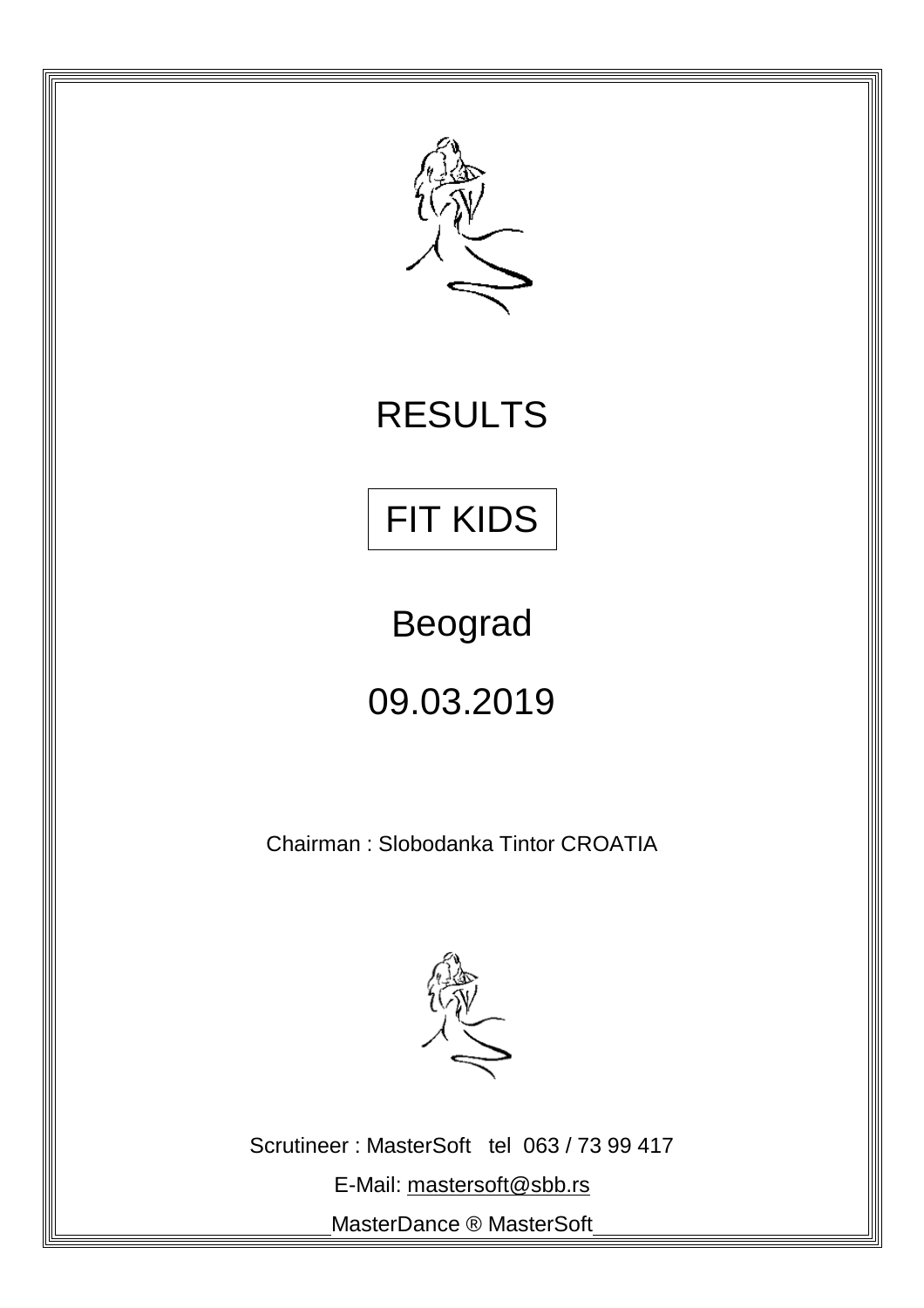|      | <b>CLUBS PARTICIPANTS</b>                    |         |       |        |      |  |  |  |  |  |
|------|----------------------------------------------|---------|-------|--------|------|--|--|--|--|--|
| S.No | Club                                         | Couples | Form. | Member | Solo |  |  |  |  |  |
|      | Balaton Fitness Hungary SE - Várpalota       |         |       |        |      |  |  |  |  |  |
| 2    | Bosnia and Herzegovina team - Velika Kladuša |         | 2     | 11     |      |  |  |  |  |  |
| 3    | Bulgarian Team - Kokalyane, Sofia            |         | 2     |        |      |  |  |  |  |  |
| 4    | Serbian Team - Belgrade                      | ⌒       | 13    | 137    | 36   |  |  |  |  |  |
| 5    | <b>TEAM CROATIA - Zagreb</b>                 |         | 2     | 18     | 18   |  |  |  |  |  |
|      | Total                                        |         | 19    | 166    | 70   |  |  |  |  |  |

|          | <b>JUDGES</b>      |                   |  |  |  |  |  |  |
|----------|--------------------|-------------------|--|--|--|--|--|--|
| Position | Judge              | City              |  |  |  |  |  |  |
| Α        | Csapo Zsuzska      | <b>HUNGARY</b>    |  |  |  |  |  |  |
| B        | Rapajić Aleksandra | <b>SERBIA</b>     |  |  |  |  |  |  |
| C        | Novosel Matija     | <b>SAN MARINO</b> |  |  |  |  |  |  |

|                    |     | <b>FINAL ORDER</b><br>Beginners Solo Girls Solo 1<br>FIT KIDS Beograd 09.03.2019 |       |     |   | Competitors |
|--------------------|-----|----------------------------------------------------------------------------------|-------|-----|---|-------------|
| Place <sup>'</sup> | StN | Competitor                                                                       | Round | ABC | x | Place       |
|                    |     | Nejla Hasna Balić<br>Bosnia and Herzegovina team - Velika Kladuša                |       | 111 |   |             |

|       |                             | <b>FINAL ORDER</b><br>Solo B (Training under 3 years) Solo Girls Solo 1 |       |            |   |       |  |  |
|-------|-----------------------------|-------------------------------------------------------------------------|-------|------------|---|-------|--|--|
|       | FIT KIDS Beograd 09.03.2019 |                                                                         |       |            |   |       |  |  |
| Place | StN                         | Competitor                                                              | Round | <b>ABC</b> | x | Place |  |  |
|       |                             | Stipančević Lejla<br>Serbian Team - Belgrade                            |       | 111        |   |       |  |  |

|       |                                                                        | <b>FINAL ORDER</b><br>Solo A (Training over 3 years) Solo Girls Solo 1 | Competitors |            |   |       |  |
|-------|------------------------------------------------------------------------|------------------------------------------------------------------------|-------------|------------|---|-------|--|
|       | FIT KIDS Beograd 09.03.2019                                            |                                                                        |             |            |   |       |  |
| Place | <b>StN</b>                                                             | Competitor                                                             | Round       | <b>ARC</b> | x | Place |  |
|       | 111<br>Halilagić Emina<br>Bosnia and Herzegovina team - Velika Kladuša |                                                                        |             |            |   |       |  |

|       |                                                                           | <b>FINAL ORDER</b><br>Beginners Solo Girls Solo 2 |       |            | Competitors |       |  |
|-------|---------------------------------------------------------------------------|---------------------------------------------------|-------|------------|-------------|-------|--|
|       | FIT KIDS Beograd 09.03.2019                                               |                                                   |       |            |             |       |  |
| Place | StN                                                                       | Competitor                                        | Round | <b>ABC</b> | x           | Place |  |
|       | Dizdarević Ismihana<br>11<br>Bosnia and Herzegovina team - Velika Kladuša |                                                   |       |            |             |       |  |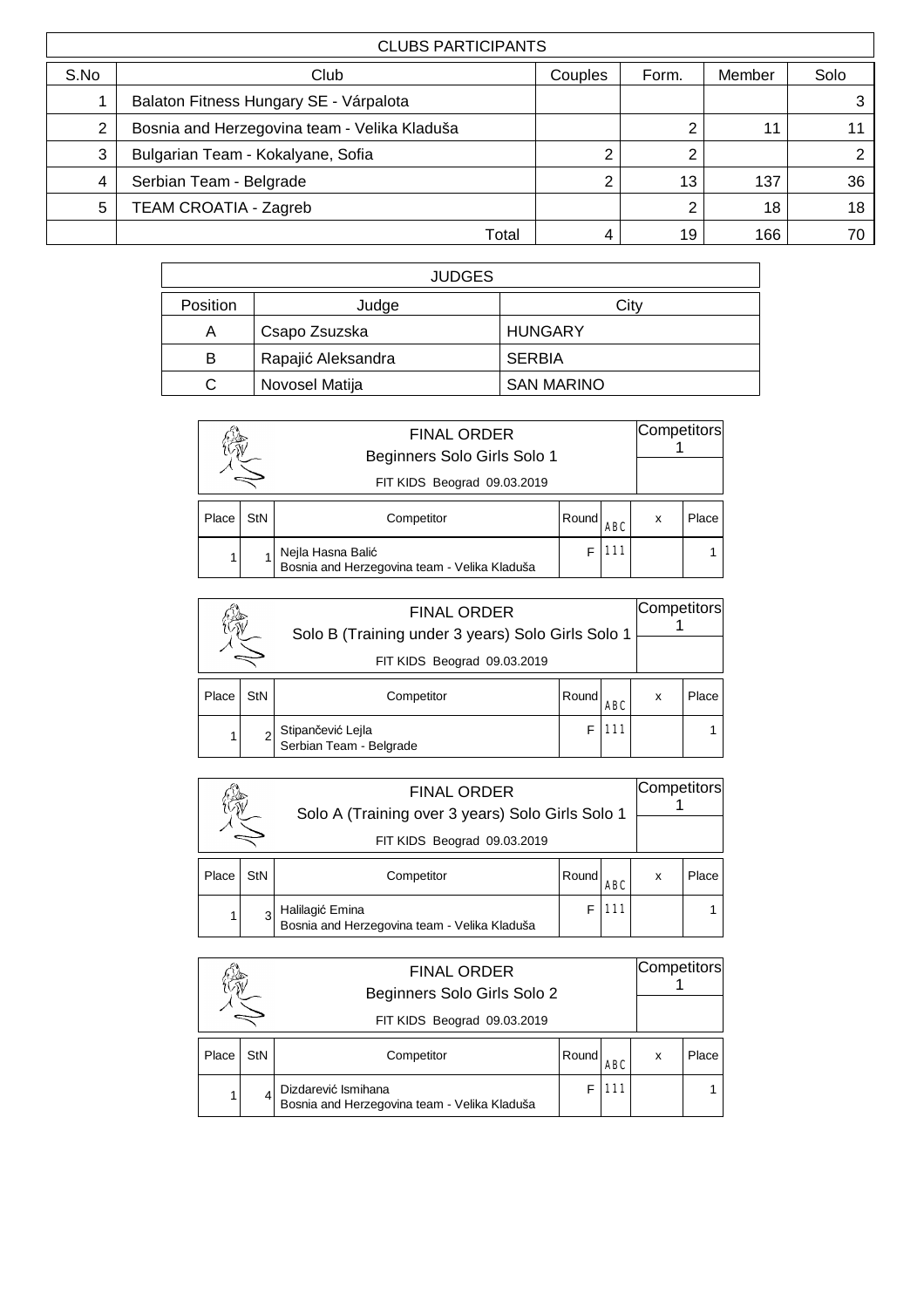|       |                             | <b>FINAL ORDER</b><br>Solo B (Training under 3 years) Solo Girls Solo 2 | Competitors |            |   |       |  |
|-------|-----------------------------|-------------------------------------------------------------------------|-------------|------------|---|-------|--|
|       | FIT KIDS Beograd 09.03.2019 |                                                                         |             |            |   |       |  |
| Place | StN                         | Competitor                                                              | Round       | <b>ABC</b> | x | Place |  |
|       | 5                           | Zeković Hana<br>Serbian Team - Belgrade                                 |             | 111        |   |       |  |

|       |                                                                                 | Competitors                                                   |       |            |   |       |  |
|-------|---------------------------------------------------------------------------------|---------------------------------------------------------------|-------|------------|---|-------|--|
|       | Solo A (Training over 3 years) Solo Girls Solo 2<br>FIT KIDS Beograd 09.03.2019 |                                                               |       |            |   |       |  |
| Place | StN                                                                             | Competitor                                                    | Round | <b>ABC</b> | x | Place |  |
|       | 6                                                                               | Kostić Nadija<br>Bosnia and Herzegovina team - Velika Kladuša |       | 111        |   |       |  |

|                | Competitors<br><b>FINAL ORDER</b><br>Beginners Solo Girls Solo 3<br>FIT KIDS Beograd 09.03.2019 |                                            |       |            |   |       |  |
|----------------|-------------------------------------------------------------------------------------------------|--------------------------------------------|-------|------------|---|-------|--|
| Place          | StN                                                                                             | Competitor                                 | Round | <b>ABC</b> | x | Place |  |
|                | 8                                                                                               | Malesević Dunja<br>Serbian Team - Belgrade | F     | 121        |   |       |  |
| $\overline{2}$ |                                                                                                 | Jovanović Lana<br>Serbian Team - Belgrade  | F     | 213        |   | 2     |  |
| 3              | 9                                                                                               | Zivkusic Ema<br>TEAM CROATIA - Zagreb      | F     | 332        |   | 3     |  |

| StN |   |                | Judges         |   |      |     | P |
|-----|---|----------------|----------------|---|------|-----|---|
|     |   | в              | C              |   | $-2$ | - 3 |   |
|     | 2 |                | 3              |   | 2    |     | 2 |
| 8   |   | $\overline{2}$ |                | 2 |      |     |   |
| g   | 3 | 3              | $\overline{2}$ |   |      | з   | З |
|     |   |                |                |   |      |     |   |

| <b>FINAL ORDER</b><br>Solo B (Training under 3 years) Solo Girls Solo 3<br>FIT KIDS Beograd 09.03.2019 |                 |                                             |   |       |  | ∣Competitors∣ |
|--------------------------------------------------------------------------------------------------------|-----------------|---------------------------------------------|---|-------|--|---------------|
| Place                                                                                                  | <b>StN</b>      | Competitor                                  | x | Place |  |               |
| 1                                                                                                      | 12              | Stipančević Jana<br>Serbian Team - Belgrade | F | 112   |  |               |
| $\overline{2}$                                                                                         | 13              | Đokić Nina<br>Serbian Team - Belgrade       | F | 221   |  | 2             |
| 3                                                                                                      | 10 <sup>1</sup> | Buzadzić Bojana<br>Serbian Team - Belgrade  | F | 333   |  | 3             |
| 4                                                                                                      | 11              | Kulić Jovana<br>Serbian Team - Belgrade     | F | 444   |  | 4             |

| StN         |        |   | Judges |   |      |         |     | Ρ |
|-------------|--------|---|--------|---|------|---------|-----|---|
|             | А      | В | С      |   | $-2$ | $1 - 3$ | - 4 |   |
| $10\vert 3$ |        | 3 | 3      |   |      | 3       |     | 3 |
| 11          | 4      | 4 | Δ      |   |      |         | 3   |   |
| 12          | 1      |   | 2      | 2 |      |         |     |   |
|             | 13 2 2 |   | 1      |   | 3    |         |     | 2 |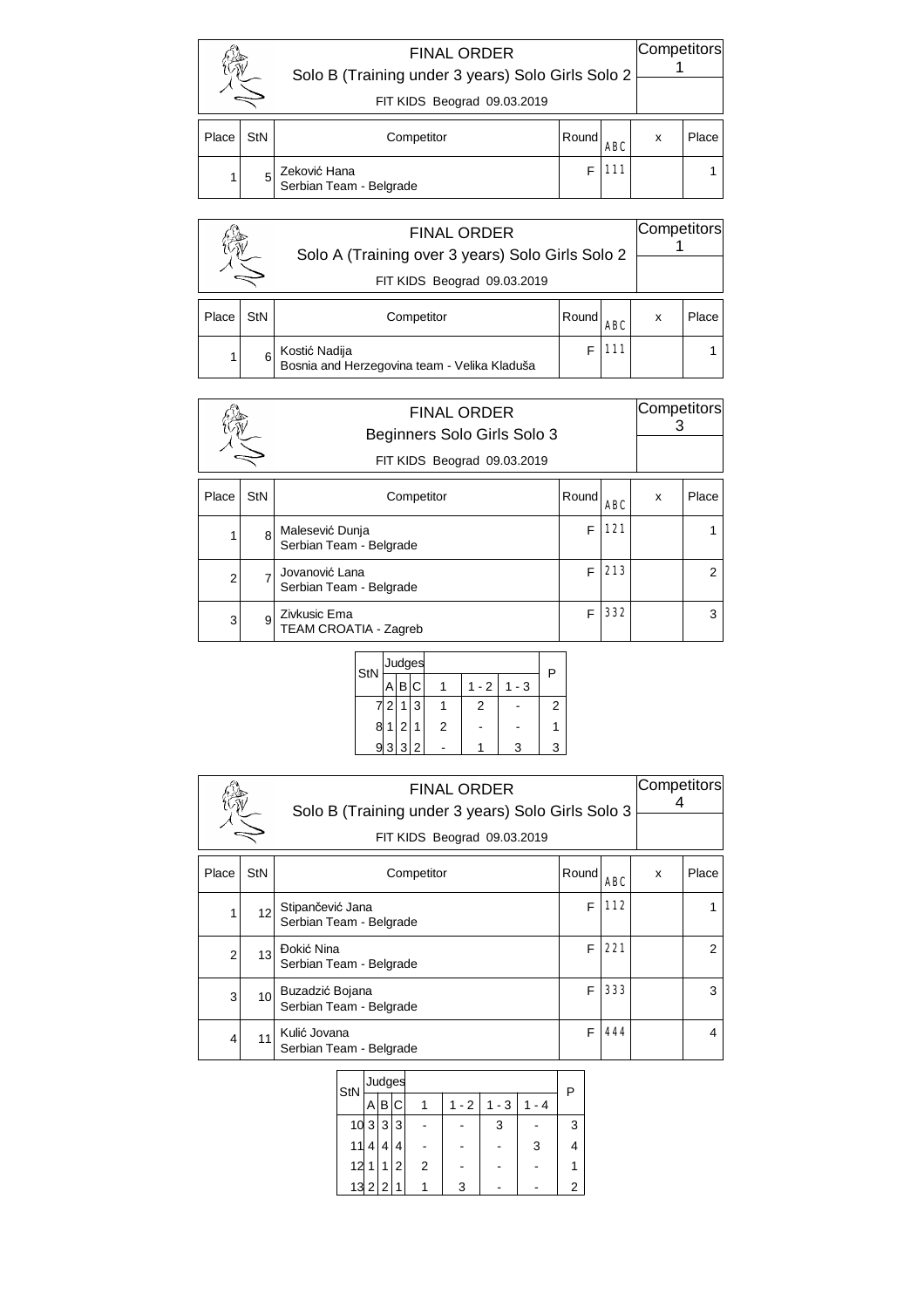|       |                             | Solo A (Training over 3 years) Solo Girls Solo 3 |        | Competitors |   |       |  |
|-------|-----------------------------|--------------------------------------------------|--------|-------------|---|-------|--|
|       | FIT KIDS Beograd 09.03.2019 |                                                  |        |             |   |       |  |
| Place | <b>StN</b>                  | Competitor                                       | Roundl | <b>ABC</b>  | x | Place |  |
|       | 14                          | Salić Helena<br>Serbian Team - Belgrade          |        | 111         |   |       |  |

|       |                 | <b>FINAL ORDER</b><br>Beginners Solo Girls Solo 4 |       |            | Competitors |       |
|-------|-----------------|---------------------------------------------------|-------|------------|-------------|-------|
|       |                 | FIT KIDS Beograd 09.03.2019                       |       |            |             |       |
| Place | <b>StN</b>      | Competitor                                        | Round | <b>ABC</b> | x           | Place |
|       | 15 <sup>1</sup> | Slaviković Ana<br>Serbian Team - Belgrade         |       | 111        |             |       |

|                |            | <b>FINAL ORDER</b><br>Solo B (Training under 3 years) Solo Girls Solo 4<br>FIT KIDS Beograd 09.03.2019 |       |     | Competitors |       |
|----------------|------------|--------------------------------------------------------------------------------------------------------|-------|-----|-------------|-------|
| Place          | <b>StN</b> | Competitor                                                                                             | Round | ABC | x           | Place |
|                | 17         | Turajlić Mihaela<br>Serbian Team - Belgrade                                                            | F     | 111 |             |       |
| $\mathfrak{p}$ | 16         | Miscević Nina<br>Serbian Team - Belgrade                                                               | F     | 222 |             | 2     |

| StN         |  | Judges |   |     | P |
|-------------|--|--------|---|-----|---|
|             |  |        |   | - 2 |   |
| 16 2 2 2    |  |        |   | 3   |   |
| $1^{\circ}$ |  |        | 3 |     |   |

|       |                             | <b>FINAL ORDER</b><br>Solo A (Training over 3 years) Solo Girls Solo 4 |       | Competitors |   |       |  |
|-------|-----------------------------|------------------------------------------------------------------------|-------|-------------|---|-------|--|
|       | FIT KIDS Beograd 09.03.2019 |                                                                        |       |             |   |       |  |
| Place | <b>StN</b>                  | Competitor                                                             | Round | <b>ABC</b>  | x | Place |  |
|       | 18                          | Gasparović Laura<br>TEAM CROATIA - Zagreb                              |       |             |   |       |  |

|                |                 | <b>FINAL ORDER</b><br>Beginners Solo Girls Solo 5<br>FIT KIDS Beograd 09.03.2019 |       |            | Competitors |       |
|----------------|-----------------|----------------------------------------------------------------------------------|-------|------------|-------------|-------|
| Place          | StN             | Competitor                                                                       | Round | <b>ABC</b> | x           | Place |
|                | 20 <sup>1</sup> | Vukasinović Lana<br>TEAM CROATIA - Zagreb                                        | F     | 111        |             |       |
| $\overline{2}$ | 19              | Sklepić Laura<br>TEAM CROATIA - Zagreb                                           | F     | 222        |             | 2     |

| StN      | Judges |   |     | P |  |
|----------|--------|---|-----|---|--|
|          | 'B C   |   | - 2 |   |  |
| 19 2 2 2 |        |   | 3   |   |  |
| 20       |        | ว |     |   |  |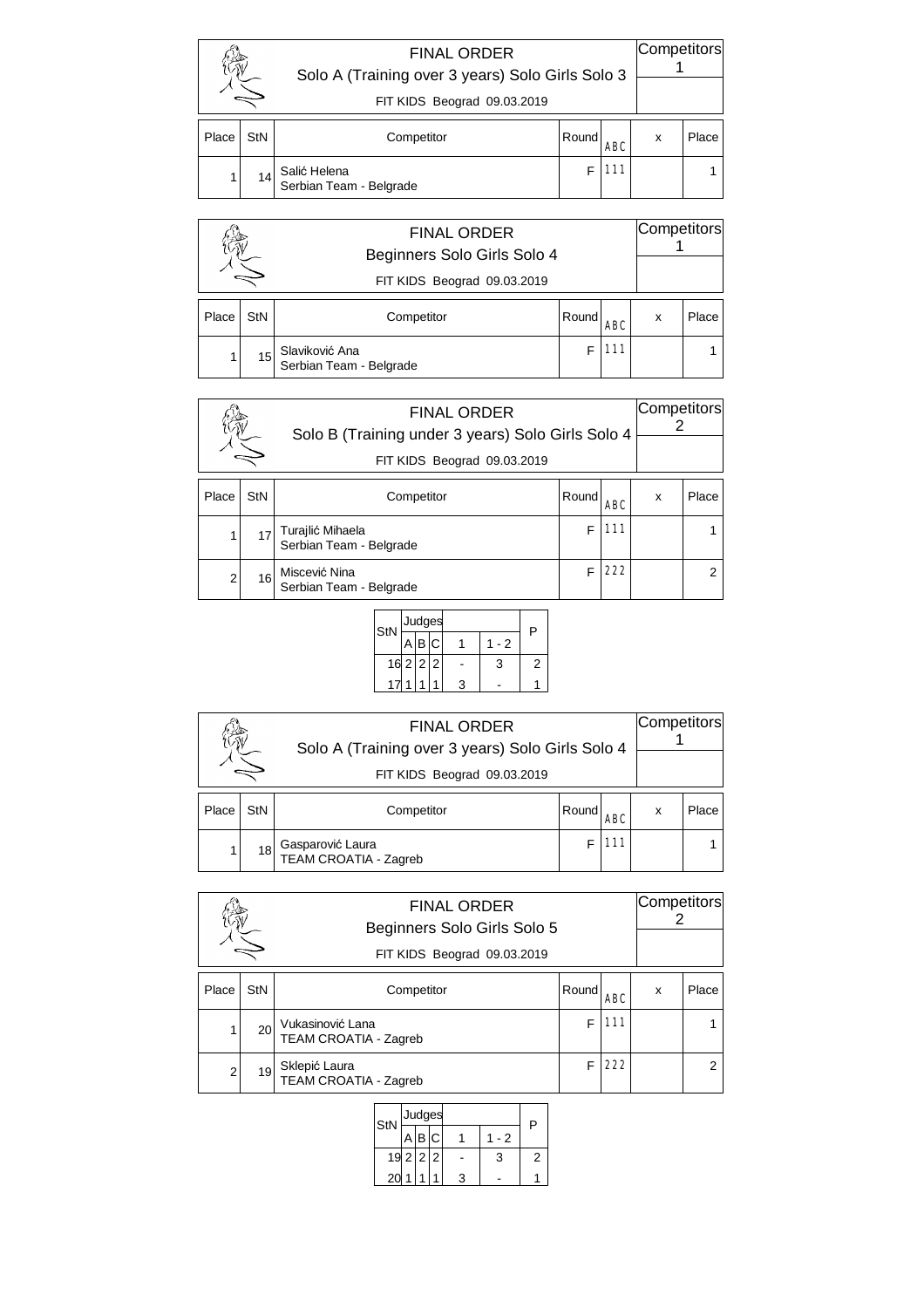|                | Competitors<br><b>FINAL ORDER</b><br>Solo B (Training under 3 years) Solo Girls Solo 5<br>FIT KIDS Beograd 09.03.2019 |                                              |       |            |   |       |  |
|----------------|-----------------------------------------------------------------------------------------------------------------------|----------------------------------------------|-------|------------|---|-------|--|
| Place          | StN                                                                                                                   | Competitor                                   | Round | <b>ABC</b> | x | Place |  |
| 1              | 23                                                                                                                    | Pastuh Tara<br>Serbian Team - Belgrade       | F     | 121        |   |       |  |
| $\overline{2}$ | 24                                                                                                                    | Vas Kyra<br>Serbian Team - Belgrade          | F     | 212        |   | 2     |  |
| 3              | 21                                                                                                                    | <b>Bubalo Una</b><br>Serbian Team - Belgrade | F     | 333        |   | 3     |  |

| StN    |                |   | Judges |   |       | P       |   |
|--------|----------------|---|--------|---|-------|---------|---|
|        |                | В | C      |   | 1 - 2 | $1 - 3$ |   |
| 21 3 3 |                |   | 3      |   |       | 3       |   |
| 22     | 4              | 4 |        |   |       |         | 3 |
| 23     | 1 <sup>1</sup> | 2 |        | 2 |       |         |   |
| 24     | $\overline{2}$ |   | 2      |   | 3     |         |   |
|        |                |   |        |   |       |         |   |

|                | Competitors<br><b>FINAL ORDER</b><br>Solo A (Training over 3 years) Solo Girls Solo 5<br>FIT KIDS Beograd 09.03.2019 |                                                      |   |       |  |   |  |  |  |
|----------------|----------------------------------------------------------------------------------------------------------------------|------------------------------------------------------|---|-------|--|---|--|--|--|
|                |                                                                                                                      |                                                      |   |       |  |   |  |  |  |
| Place          | <b>StN</b>                                                                                                           | Competitor                                           | x | Place |  |   |  |  |  |
|                | 26                                                                                                                   | Tomsic Kiara<br>TEAM CROATIA - Zagreb                | F | 111   |  |   |  |  |  |
| $\overline{2}$ | 25                                                                                                                   | Georgieva Milka<br>Bulgarian Team - Kokalyane, Sofia | F | 222   |  | 2 |  |  |  |

| StN      |   | Judges |  |  |     |   |  |
|----------|---|--------|--|--|-----|---|--|
|          |   | .∣B∣C  |  |  | - 2 | P |  |
| 25 2 2 2 |   |        |  |  | З   | 2 |  |
| 26       | 4 |        |  |  |     |   |  |

|       |     | <b>FINAL ORDER</b><br>Beginners Solo Girls Solo 6<br>FIT KIDS Beograd 09.03.2019 |   |       | Competitors |                |
|-------|-----|----------------------------------------------------------------------------------|---|-------|-------------|----------------|
| Place | StN | Competitor                                                                       | x | Place |             |                |
|       | 27  | Buzadzić Tamara<br>Serbian Team - Belgrade                                       | F | 121   |             |                |
| 2     | 28  | Perić Sara<br>Serbian Team - Belgrade                                            | F | 212   |             | $\overline{2}$ |

| StN    | Judges |                |   | P   |  |  |
|--------|--------|----------------|---|-----|--|--|
|        | R      |                |   | - 2 |  |  |
| 27     | 2      |                | 2 |     |  |  |
| 28 2 1 |        | $\mathfrak{p}$ |   |     |  |  |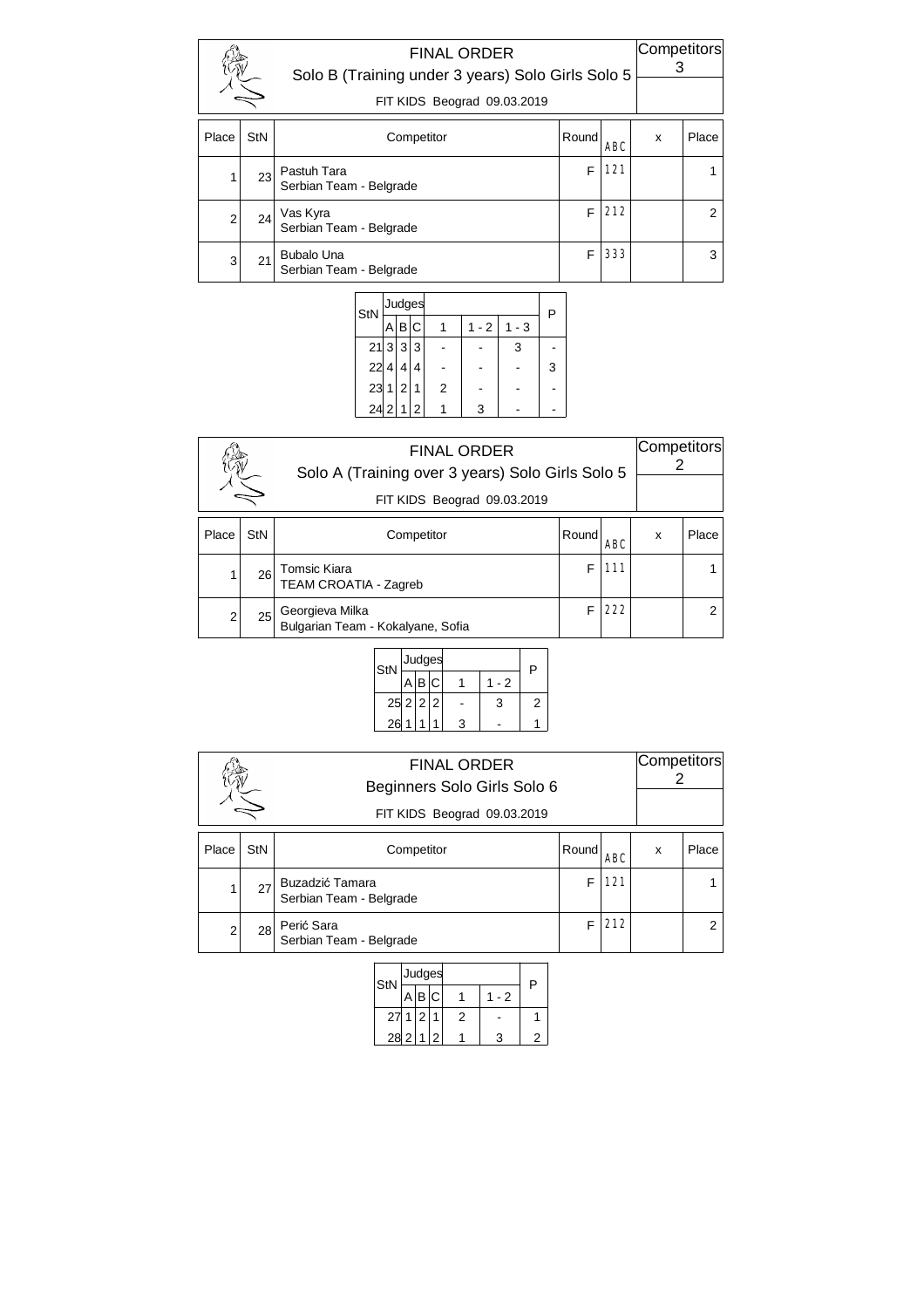|                |                 | <b>FINAL ORDER</b><br>Solo B (Training under 3 years) Solo Girls Solo 6<br>FIT KIDS Beograd 09.03.2019 |                     |     |       | Competitors<br>5 |  |
|----------------|-----------------|--------------------------------------------------------------------------------------------------------|---------------------|-----|-------|------------------|--|
| Place          | StN             | Competitor                                                                                             | Round<br><b>ABC</b> | x   | Place |                  |  |
| 1              | 31              | Budai Alexa<br>Balaton Fitness Hungary SE - Várpalota                                                  | F                   | 151 |       |                  |  |
| $\overline{2}$ | 34              | Đokić Nađa<br>Serbian Team - Belgrade                                                                  | F                   | 323 |       | 2                |  |
| 3              | 29              | Đermanović Ena<br>Serbian Team - Belgrade                                                              | F                   | 235 |       | 3                |  |
| 4              | 30 <sup>1</sup> | Baricević Lana<br>Serbian Team - Belgrade                                                              | F                   | 442 |       | 4                |  |
| 5              | 33 <sup>1</sup> | Kulić Sofija<br>Serbian Team - Belgrade                                                                | F                   | 514 |       | 5                |  |

| StN  |              | Judges |   |   |         | Р         |   |         |   |
|------|--------------|--------|---|---|---------|-----------|---|---------|---|
|      | А            | В      | С |   | $1 - 2$ | - 3<br>1. | 4 | $1 - 5$ |   |
| 29   | 2            | 3      | 5 |   |         | 2         |   |         | 3 |
| 30   | 4            | 4      | 2 |   |         |           | 3 |         |   |
| 31   | $\mathbf{1}$ | 5      | 1 | 2 |         |           |   |         |   |
| 33   | 5            | 1      | 4 |   |         |           | 2 |         | 5 |
| 34 3 |              | 2      | 3 |   |         | 3         |   |         | 2 |

|                | Competitors<br><b>FINAL ORDER</b><br>Solo A (Training over 3 years) Solo Girls Solo 6<br>FIT KIDS Beograd 09.03.2019 |                                            |   |       |  |   |  |
|----------------|----------------------------------------------------------------------------------------------------------------------|--------------------------------------------|---|-------|--|---|--|
| Place          | <b>StN</b>                                                                                                           | Competitor                                 | x | Place |  |   |  |
|                | $35$                                                                                                                 | Kopic Paula<br>TEAM CROATIA - Zagreb       | F | 111   |  |   |  |
| $\overline{2}$ | 32                                                                                                                   | Gavrilović Lara<br>Serbian Team - Belgrade | F | 222   |  | 2 |  |



|       | Competitors<br><b>FINAL ORDER</b><br>Beginners Solo Girls Solo 7<br>FIT KIDS Beograd 09.03.2019 |                                                               |       |            |   |       |  |  |
|-------|-------------------------------------------------------------------------------------------------|---------------------------------------------------------------|-------|------------|---|-------|--|--|
| Place | StN                                                                                             | Competitor                                                    | Round | <b>ABC</b> | x | Place |  |  |
|       | 37                                                                                              | Poljansek Sara<br><b>TEAM CROATIA - Zagreb</b>                | F     | 111        |   |       |  |  |
| 2     | 36 <sup>2</sup>                                                                                 | Mujakić Džana<br>Bosnia and Herzegovina team - Velika Kladuša | F     | 222        |   | 2     |  |  |

|  | StN    | Judges |                |  | P   |   |  |
|--|--------|--------|----------------|--|-----|---|--|
|  |        |        |                |  | - 2 |   |  |
|  | 36 2 2 |        | $\overline{2}$ |  | 3   | 2 |  |
|  | З      |        |                |  |     |   |  |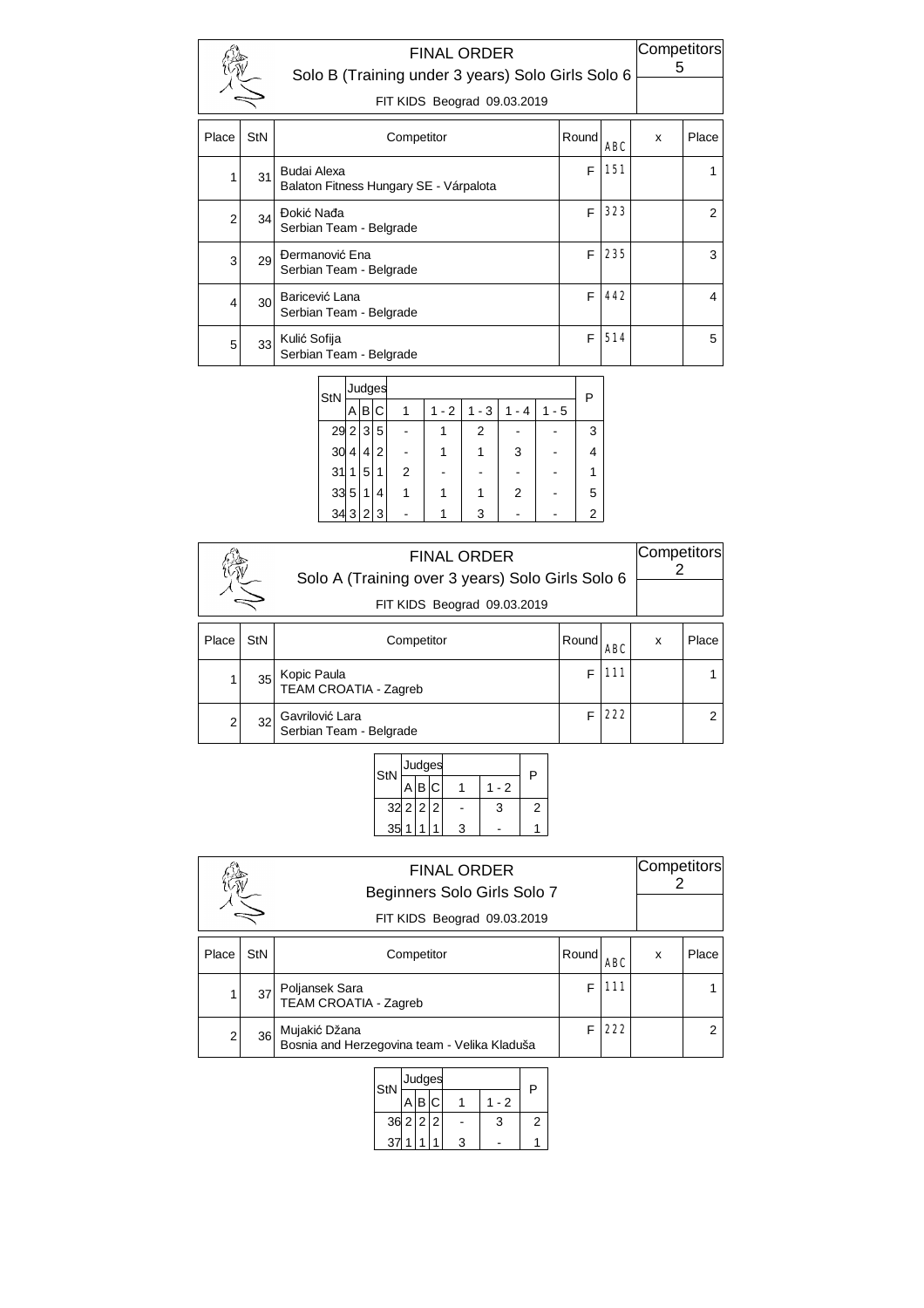|                | Competitors |                                            |       |            |   |                |
|----------------|-------------|--------------------------------------------|-------|------------|---|----------------|
| Place          | StN         | Competitor                                 | Round | <b>ABC</b> | x | Place          |
|                | 39          | Selaković Mia<br>Serbian Team - Belgrade   | F     | 131        |   |                |
| $\overline{2}$ | 38          | Jekić Tijana<br>Serbian Team - Belgrade    | F     | 222        |   | $\overline{2}$ |
| 3              | 27          | Buzadzić Tamara<br>Serbian Team - Belgrade | F     | 313        |   | 3              |

| StN      |   | Judges |   |         |     | P |  |  |  |  |
|----------|---|--------|---|---------|-----|---|--|--|--|--|
|          | R |        |   | $1 - 2$ | - 3 |   |  |  |  |  |
| 273      |   | 3      |   |         | 3   | 3 |  |  |  |  |
| 38 2 2 2 |   |        |   | 3       |     | 2 |  |  |  |  |
| 39       | ว |        | 2 |         |     |   |  |  |  |  |
|          |   |        |   |         |     |   |  |  |  |  |

|                |            | <b>FINAL ORDER</b><br>Solo A (Training over 3 years) Solo Girls Solo 7 |       |            |   | Competitors |  |
|----------------|------------|------------------------------------------------------------------------|-------|------------|---|-------------|--|
|                |            | FIT KIDS Beograd 09.03.2019                                            |       |            |   |             |  |
|                |            |                                                                        |       |            |   |             |  |
| Place          | <b>StN</b> | Competitor                                                             | Round | <b>ABC</b> | x | Place       |  |
|                | 41         | Radović Teodora<br>Serbian Team - Belgrade                             | F     | 122        |   |             |  |
| $\overline{2}$ | 42         | Toneva Vanesa<br>Bulgarian Team - Kokalyane, Sofia                     | F     | 213        |   | 2           |  |
| 3              | 40         | Kitic Franka<br><b>TEAM CROATIA - Zagreb</b>                           | F     | 331        |   | 3           |  |

|                        |        |       |              | P   |   |  |  |
|------------------------|--------|-------|--------------|-----|---|--|--|
| B                      |        |       | $1 - 2$      | - 3 |   |  |  |
|                        |        |       |              | 3   | 3 |  |  |
|                        |        |       | 3            |     |   |  |  |
| 1                      | ς      |       | 2            |     |   |  |  |
| 41<br>$42\overline{2}$ | 40 3 3 | 1 2 2 | Judges<br>C. |     |   |  |  |

|       | Competitors<br><b>FINAL ORDER</b><br>Beginners Solo Girls Solo 8<br>FIT KIDS Beograd 09.03.2019 |                                                                        |       |     |   |       |  |
|-------|-------------------------------------------------------------------------------------------------|------------------------------------------------------------------------|-------|-----|---|-------|--|
|       |                                                                                                 |                                                                        |       |     |   |       |  |
| Place | <b>StN</b>                                                                                      | Competitor                                                             | Round | ABC | x | Place |  |
|       | 43                                                                                              | Lemia Nur Habiba Balić<br>Bosnia and Herzegovina team - Velika Kladuša |       |     |   |       |  |

|       | Competitors<br><b>FINAL ORDER</b><br>Solo B (Training under 3 years) Solo Girls Solo 8 |                                                              |        |     |   |       |  |
|-------|----------------------------------------------------------------------------------------|--------------------------------------------------------------|--------|-----|---|-------|--|
|       |                                                                                        |                                                              |        |     |   |       |  |
| Place | StN                                                                                    | Competitor                                                   | Roundl | ABC | x | Place |  |
|       | 44                                                                                     | Vukalić Zana<br>Bosnia and Herzegovina team - Velika Kladuša |        |     |   |       |  |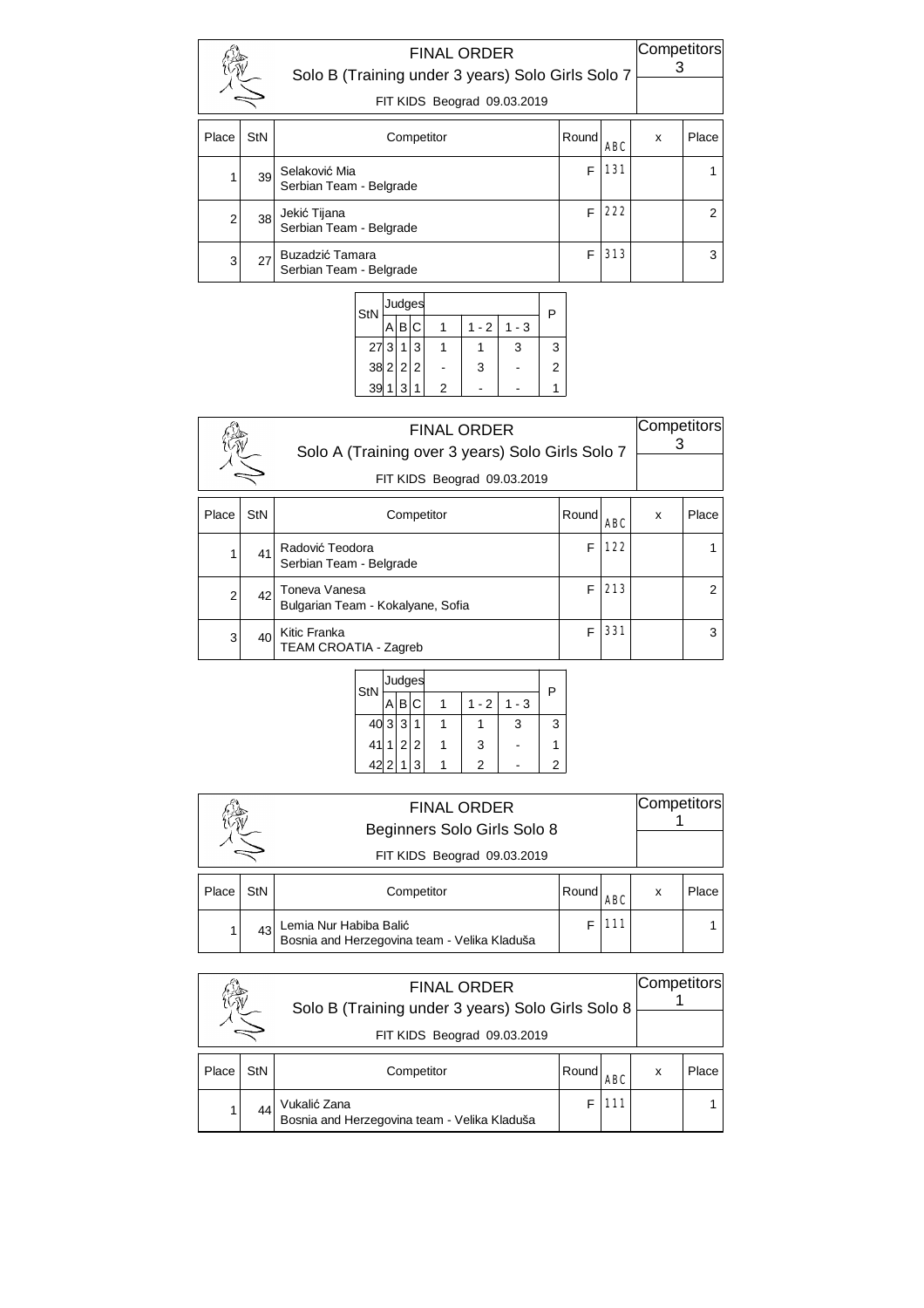|                | <b>FINAL ORDER</b><br>Solo A (Training over 3 years) Solo Girls Solo 8<br>FIT KIDS Beograd 09.03.2019 |                                            |        |            | Competitors |                |
|----------------|-------------------------------------------------------------------------------------------------------|--------------------------------------------|--------|------------|-------------|----------------|
| Place          | StN                                                                                                   | Competitor                                 | Roundl | <b>ABC</b> | x           | Place          |
|                | 45                                                                                                    | Lukić Jelena<br>Serbian Team - Belgrade    | F      | 113        |             |                |
| $\overline{2}$ | 47                                                                                                    | Vuković Lea<br>Serbian Team - Belgrade     | F      | 222        |             | $\overline{2}$ |
| 3              | 46                                                                                                    | Pavlović Milica<br>Serbian Team - Belgrade | F      | 331        |             | 3              |

| StN      |   | Judges |   |       |      | P |
|----------|---|--------|---|-------|------|---|
|          | В |        |   | 1 - 2 | $-3$ |   |
| 45       |   | 3      | 2 |       |      |   |
| 46 3 3   |   |        |   |       | 3    | 3 |
| 47 2 2 2 |   |        |   | З     |      |   |

|       |            | <b>FINAL ORDER</b><br>Beginners Solo Girls Solo 9             |       |            | Competitors |       |
|-------|------------|---------------------------------------------------------------|-------|------------|-------------|-------|
|       |            | FIT KIDS Beograd 09.03.2019                                   |       |            |             |       |
| Place | <b>StN</b> | Competitor                                                    | Round | <b>ABC</b> | x           | Place |
|       | 48         | Hodžić Danira<br>Bosnia and Herzegovina team - Velika Kladuša |       | $111 -$    |             |       |

| <b>FINAL ORDER</b><br>Solo B (Training under 3 years) Solo Girls Solo 9<br>FIT KIDS Beograd 09.03.2019 |                 |                                                               |       | Competitors |   |       |
|--------------------------------------------------------------------------------------------------------|-----------------|---------------------------------------------------------------|-------|-------------|---|-------|
| Place                                                                                                  | StN             | Competitor                                                    | Round | ABC         | x | Place |
|                                                                                                        | 50 <sup>1</sup> | Gasparović Lorena<br>TEAM CROATIA - Zagreb                    | F     | 211         |   |       |
| 2                                                                                                      | 49              | <b>Budai Csenge</b><br>Balaton Fitness Hungary SE - Várpalota | F     | 122         |   | 2     |



| <b>FINAL ORDER</b><br>Solo A (Training over 3 years) Solo Girls Solo 9 |            |                                       |       |     | Competitors |       |
|------------------------------------------------------------------------|------------|---------------------------------------|-------|-----|-------------|-------|
| FIT KIDS Beograd 09.03.2019                                            |            |                                       |       |     |             |       |
| Place                                                                  | <b>StN</b> | Competitor                            | Round | ABC | x           | Place |
|                                                                        | 51         | Crevar Iva<br>Serbian Team - Belgrade |       | 111 |             |       |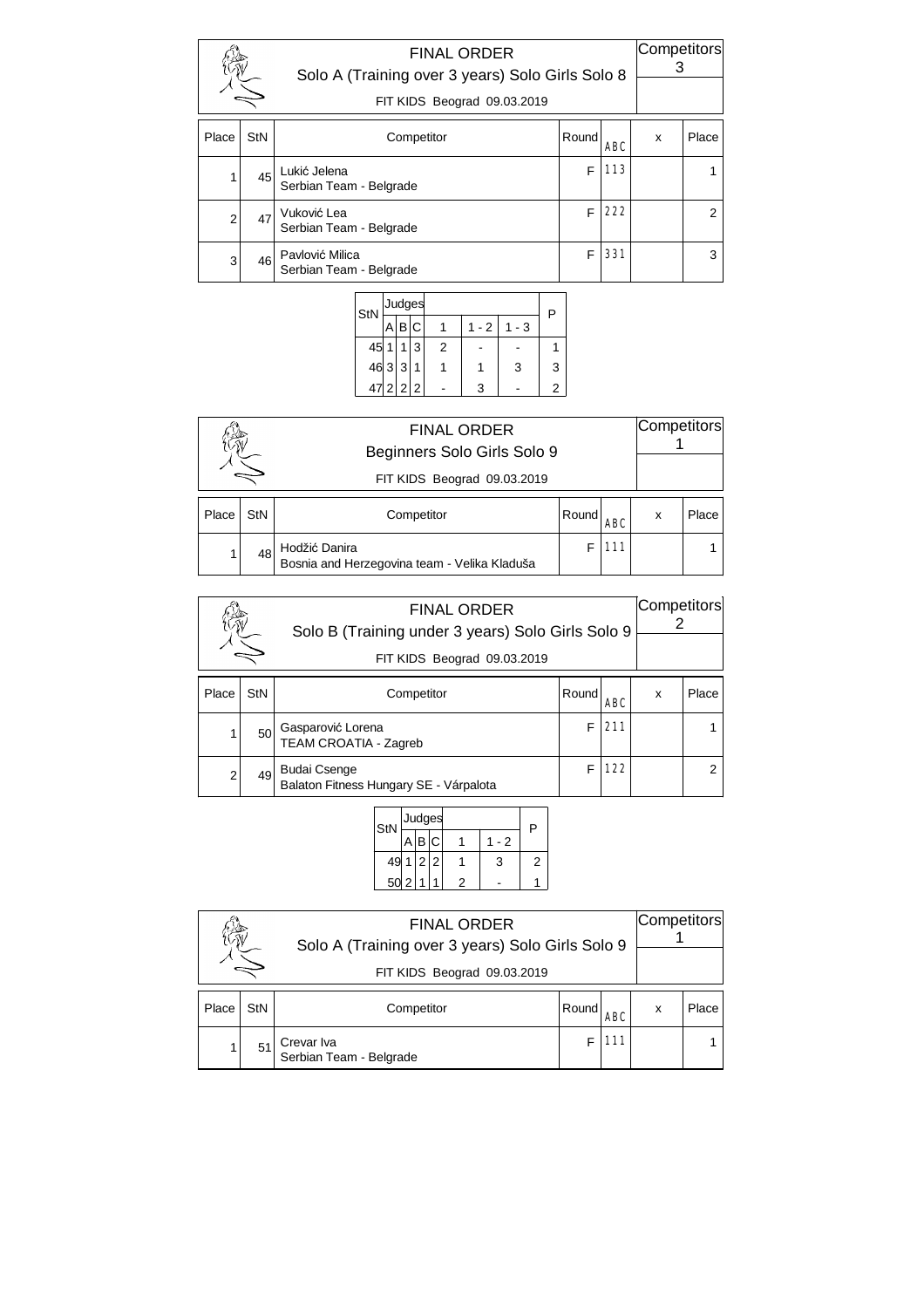|       |     | <b>FINAL ORDER</b><br>Beginners Solo Girls Junior 1<br>FIT KIDS Beograd 09.03.2019 |        |            | Competitors |       |
|-------|-----|------------------------------------------------------------------------------------|--------|------------|-------------|-------|
| Place | StN | Competitor                                                                         | Roundl | <b>ABC</b> | x           | Place |
|       | 53  | Čović Dženisa<br>Bosnia and Herzegovina team - Velika Kladuša                      |        | l 11       |             |       |

|       |     | <b>FINAL ORDER</b><br>Solo A (Training over 3 years) Solo Girls Junior 1<br>FIT KIDS Beograd 09.03.2019 |       |            | Competitors |       |
|-------|-----|---------------------------------------------------------------------------------------------------------|-------|------------|-------------|-------|
| Place | StN | Competitor                                                                                              | Round | <b>ABC</b> | x           | Place |
|       | 54  | Ristić Tijana<br>Serbian Team - Belgrade                                                                |       | 111        |             |       |

| <b>FINAL ORDER</b><br>Solo B (Training under 3 years) Solo Girls Junior 2 |     |                                             |       |            | Competitors |       |
|---------------------------------------------------------------------------|-----|---------------------------------------------|-------|------------|-------------|-------|
|                                                                           |     | FIT KIDS Beograd 09.03.2019                 |       |            |             |       |
| Place                                                                     | StN | Competitor                                  | Round | <b>ARC</b> | X           | Place |
|                                                                           | 55  | Rosić Aleksandra<br>Serbian Team - Belgrade |       | 111        |             |       |

| <b>FINAL ORDER</b><br>Solo A (Training over 3 years) Solo Girls Junior 2 |                             |                                           |       |     | Competitors |       |
|--------------------------------------------------------------------------|-----------------------------|-------------------------------------------|-------|-----|-------------|-------|
|                                                                          | FIT KIDS Beograd 09.03.2019 |                                           |       |     |             |       |
| Place                                                                    | StN                         | Competitor                                | Round | ABC | x           | Place |
|                                                                          | 56                          | Vuković Jovana<br>Serbian Team - Belgrade |       |     |             |       |

| <b>FINAL ORDER</b><br>Beginners Solo Boys Boys 1 |     |                                                                | Competitors |     |   |       |
|--------------------------------------------------|-----|----------------------------------------------------------------|-------------|-----|---|-------|
|                                                  |     | FIT KIDS Beograd 09.03.2019                                    |             |     |   |       |
| Place                                            | StN | Competitor                                                     | Round       | ABC | x | Place |
|                                                  | 57  | Kajtezović Kan<br>Bosnia and Herzegovina team - Velika Kladuša |             |     |   |       |

|       | <b>FINAL ORDER</b><br>Beginners Solo Boys Boys 2 |                                                                | Competitors |            |   |       |
|-------|--------------------------------------------------|----------------------------------------------------------------|-------------|------------|---|-------|
|       | FIT KIDS Beograd 09.03.2019                      |                                                                |             |            |   |       |
| Place | StN                                              | Competitor                                                     | Round       | <b>ABC</b> | x | Place |
|       | 58                                               | Veljačić Arnes<br>Bosnia and Herzegovina team - Velika Kladuša |             |            |   |       |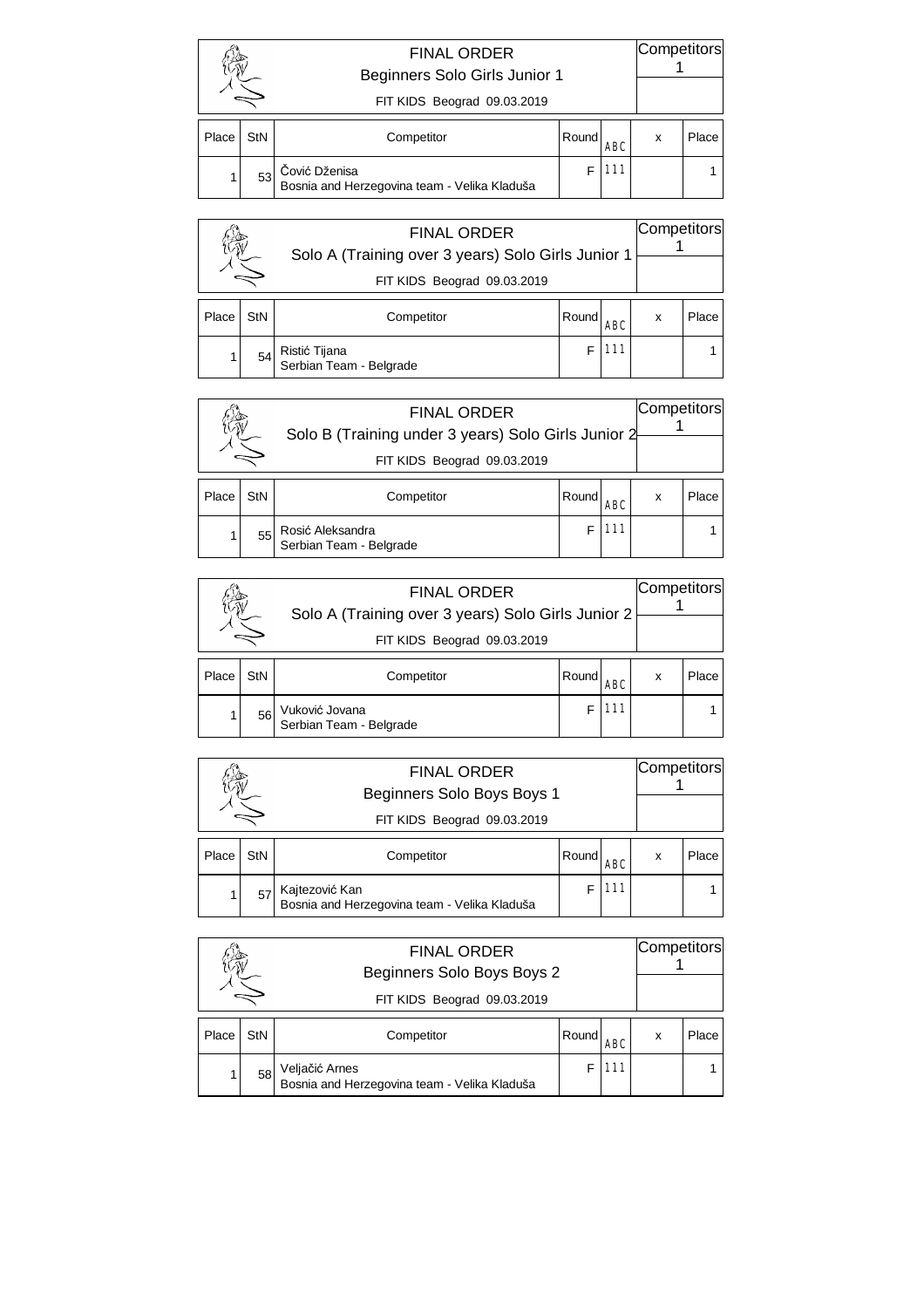|                | <b>FINAL ORDER</b><br>Acro fitnes Solo Girls Mini kids<br>FIT KIDS Beograd 09.03.2019 |                                                     | Competitors |            |   |                |
|----------------|---------------------------------------------------------------------------------------|-----------------------------------------------------|-------------|------------|---|----------------|
| Place          | StN                                                                                   | Competitor                                          | Round       | <b>ABC</b> | x | Place          |
|                | 26                                                                                    | <b>Tomsic Kiara</b><br><b>TEAM CROATIA - Zagreb</b> | F           | 111        |   |                |
| $\overline{2}$ | 59                                                                                    | Budosan Sofija<br>Serbian Team - Belgrade           | F           | 223        |   | $\overline{2}$ |
| 3              | 18                                                                                    | Gasparović Laura<br><b>TEAM CROATIA - Zagreb</b>    | F           | 332        |   | 3              |

| StN      |   | Judges |   |     |     | P |
|----------|---|--------|---|-----|-----|---|
|          | B |        |   | - 2 | - 3 |   |
| 18 3 3   |   | 2      |   |     | 3   | 3 |
| $26$ 1   |   |        | 3 |     |     |   |
| 59 2 2 3 |   |        |   | 2   |     | 2 |
|          |   |        |   |     |     |   |

|       |     | <b>FINAL ORDER</b><br>Group Group Mini kids<br>FIT KIDS Beograd 09.03.2019 |       |            | Competitors |       |
|-------|-----|----------------------------------------------------------------------------|-------|------------|-------------|-------|
| Place | StN | Competitor                                                                 | Round | <b>ABC</b> | X           | Place |
|       | 60  | "Cheerleaders"<br>Serbian Team - Belgrade                                  |       | 111        |             |       |

|       | <b>FINAL ORDER</b><br>Acro fitnes Group Mini kids<br>FIT KIDS Beograd 09.03.2019 |                                                                   |       |     | Competitors |       |
|-------|----------------------------------------------------------------------------------|-------------------------------------------------------------------|-------|-----|-------------|-------|
| Place | StN                                                                              | Competitor                                                        | Round | ABC | x           | Place |
|       | 61                                                                               | "Show must go on"<br>Bosnia and Herzegovina team - Velika Kladuša |       | 111 |             |       |

|       |     | <b>FINAL ORDER</b><br>Group Formation Mini kids | Competitors |            |   |       |  |
|-------|-----|-------------------------------------------------|-------------|------------|---|-------|--|
|       |     | FIT KIDS Beograd 09.03.2019                     |             |            |   |       |  |
| Place | StN | Competitor                                      | Round       | <b>ABC</b> | x | Place |  |
|       | 62  | "Unicorn"<br>Serbian Team - Belgrade            |             | 111        |   |       |  |

|       |                             | <b>FINAL ORDER</b><br>Acro fitnes Formation Mini kids | Competitors |            |   |       |  |
|-------|-----------------------------|-------------------------------------------------------|-------------|------------|---|-------|--|
|       | FIT KIDS Beograd 09.03.2019 |                                                       |             |            |   |       |  |
| Place | StN                         | Competitor                                            | Round       | <b>ABC</b> | x | Place |  |
|       | 63                          | "Klovnovi"<br>Serbian Team - Belgrade                 |             | 111        |   |       |  |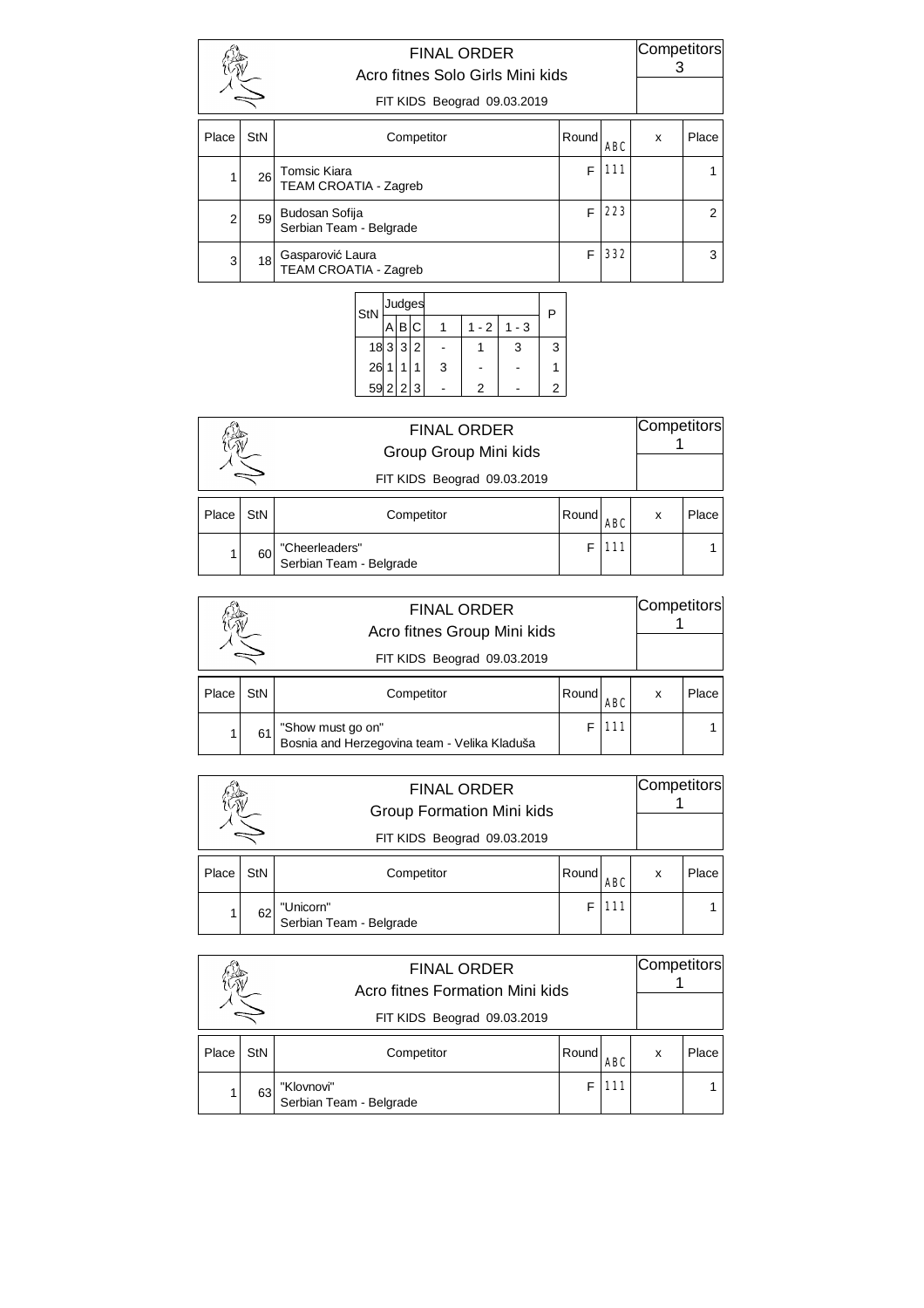|                         |                 | <b>FINAL ORDER</b><br>Acro fitnes Solo Girls Kids<br>FIT KIDS Beograd 09.03.2019 |       |            | Competitors<br>6 |                |
|-------------------------|-----------------|----------------------------------------------------------------------------------|-------|------------|------------------|----------------|
| Place                   | StN             | Competitor                                                                       | Round | <b>ARC</b> | x                | Place          |
| 1                       | 24              | Vas Kyra<br>Serbian Team - Belgrade                                              | F     | 111        |                  | 1              |
| $\overline{2}$          | $35$            | Kopic Paula<br>TEAM CROATIA - Zagreb                                             | F     | 222        |                  | $\overline{2}$ |
| 3                       | 40 <sup>1</sup> | Kitic Franka<br>TEAM CROATIA - Zagreb                                            | F     | 433        |                  | 3              |
| $\overline{\mathbf{4}}$ | 37              | Poljansek Sara<br>TEAM CROATIA - Zagreb                                          | F     | 365        |                  | 4              |
| 5                       | 19              | Sklepić Laura<br>TEAM CROATIA - Zagreb                                           | E     | 546        |                  | 5              |
| 5                       | 20 <sup>1</sup> | Vukasinović Lana<br>TEAM CROATIA - Zagreb                                        | F     | 654        |                  | 5              |

| StN    | Judges |   |   |   |         |         |       |         |         |     |  |  |
|--------|--------|---|---|---|---------|---------|-------|---------|---------|-----|--|--|
|        | Α      | B | C |   | $1 - 2$ | $1 - 3$ | 1 - 4 | $1 - 5$ | $1 - 6$ | Р   |  |  |
| 19     | 5      | 4 | 6 |   |         |         |       | 2.09    | 3.15    | 5.5 |  |  |
| 20     | 6      | 5 | 4 |   |         |         |       | 2.09    | 3.15    | 5.5 |  |  |
| 24     | 1      | 1 | 1 | 3 |         |         |       |         |         |     |  |  |
| 35 2 2 |        |   | 2 |   | 3       |         |       |         |         | 2   |  |  |
| 37     | 3      | 6 | 5 |   |         |         |       | 2.08    |         |     |  |  |
| 40     | 4      | 3 | 3 |   |         | 2       |       |         |         | 3   |  |  |

|       | <b>FINAL ORDER</b><br>Fitnes dance Solo Girls Kids<br>FIT KIDS Beograd 09.03.2019 |                                                       |       |     |   | Competitors |
|-------|-----------------------------------------------------------------------------------|-------------------------------------------------------|-------|-----|---|-------------|
| Place | StN                                                                               | Competitor                                            | Round | ABC | x | Place       |
|       | 31                                                                                | Budai Alexa<br>Balaton Fitness Hungary SE - Várpalota |       |     |   |             |

|       |     | <b>FINAL ORDER</b><br>Group Duo Kids<br>FIT KIDS Beograd 09.03.2019     |        |            | Competitors |       |
|-------|-----|-------------------------------------------------------------------------|--------|------------|-------------|-------|
| Place | StN | Competitor                                                              | Roundl | <b>ABC</b> | x           | Place |
|       | 82  | Stefanov Aleks - Dumbanov Radosalv<br>Bulgarian Team - Kokalyane, Sofia |        | 111        |             |       |
| 2     | 64  | Gavrilović Lara - Selaković Mia<br>Serbian Team - Belgrade              |        | 222        |             |       |

| StN   |  |   | Judges |   |     | P |  |
|-------|--|---|--------|---|-----|---|--|
|       |  | B |        |   | - 2 |   |  |
| 64222 |  |   |        |   | 3   | 2 |  |
| 82    |  |   |        | 3 |     |   |  |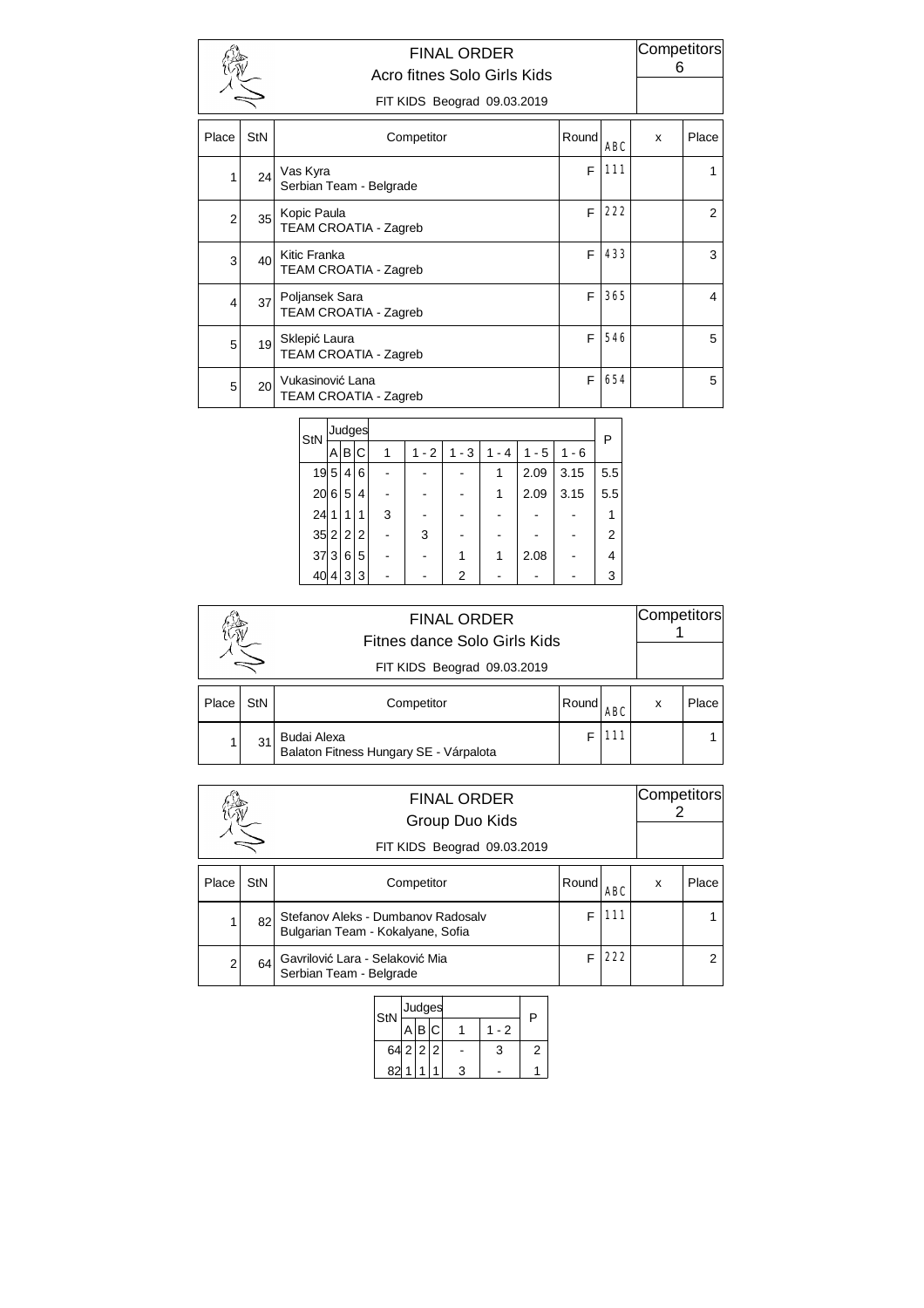|       |     | <b>FINAL ORDER</b><br>Aerobic dance Duo Kids<br>FIT KIDS Beograd 09.03.2019 |       |            | Competitors |       |
|-------|-----|-----------------------------------------------------------------------------|-------|------------|-------------|-------|
| Place | StN | Competitor                                                                  | Round | <b>ABC</b> | x           | Place |
|       | 65  | Stoycheva Denitsa - Pirali Zeliha<br>Bulgarian Team - Kokalyane, Sofia      |       |            |             |       |

|                | <b>FINAL ORDER</b><br>Acro fitnes Group Kids<br>FIT KIDS Beograd 09.03.2019 |                                                  |       |            |   |       |
|----------------|-----------------------------------------------------------------------------|--------------------------------------------------|-------|------------|---|-------|
| Place          | <b>StN</b>                                                                  | Competitor                                       | Round | <b>ABC</b> | x | Place |
|                | 83                                                                          | THE BANDITS<br>Bulgarian Team - Kokalyane, Sofia | F     | 111        |   |       |
| $\overline{2}$ | 69                                                                          | "Patuljci"<br>Serbian Team - Belgrade            | F     | 223        |   | 2     |
| 3              | 66                                                                          | "Amelija"<br>Serbian Team - Belgrade             | F     | 332        |   | 3     |

| StN      |   | Judges         |   |       |      | P |
|----------|---|----------------|---|-------|------|---|
|          | R |                |   | 1 - 2 | $-3$ |   |
| 66 3 3   |   | $\overline{2}$ |   |       | 3    | 3 |
| 69 2 2 3 |   |                |   | 2     |      | 2 |
| 83       |   |                | З |       |      |   |

|                | <b>FINAL ORDER</b><br><b>Group Formation Kids</b><br>FIT KIDS Beograd 09.03.2019 |                                          |       |            | Competitors |       |
|----------------|----------------------------------------------------------------------------------|------------------------------------------|-------|------------|-------------|-------|
| Place          | <b>StN</b>                                                                       | Competitor                               | Round | <b>ABC</b> | x           | Place |
|                | 68                                                                               | "Swing"<br>Serbian Team - Belgrade       | F     | 111        |             |       |
| $\overline{2}$ | 67                                                                               | "The rappers"<br>Serbian Team - Belgrade | F     | 222        |             | 2     |



|                | <b>FINAL ORDER</b><br>Acro fitnes Formation Kids<br>FIT KIDS Beograd 09.03.2019 |                                                |       |            |   |                |  |
|----------------|---------------------------------------------------------------------------------|------------------------------------------------|-------|------------|---|----------------|--|
| Place          | StN                                                                             | Competitor                                     | Round | <b>ABC</b> | x | Place          |  |
|                | 70                                                                              | "TEAM WORK"<br>TEAM CROATIA - Zagreb           | F     | <b>111</b> |   |                |  |
| $\overline{2}$ | 71                                                                              | "Trolovi"<br>Serbian Team - Belgrade           | F     | 223        |   | $\overline{2}$ |  |
| 3              | 81                                                                              | <b>Pink Panteri</b><br>Serbian Team - Belgrade | F     | 332        |   | 3              |  |

| StN      |   |       | Judges |   |                |     | P |
|----------|---|-------|--------|---|----------------|-----|---|
|          |   | B     | C      |   | $1 - 2$        | - 3 |   |
| 70       | 1 |       |        | 3 |                |     |   |
| 71 2 2 3 |   |       |        |   | $\overline{2}$ |     | 2 |
| 81       |   | 3 3 2 |        |   |                |     |   |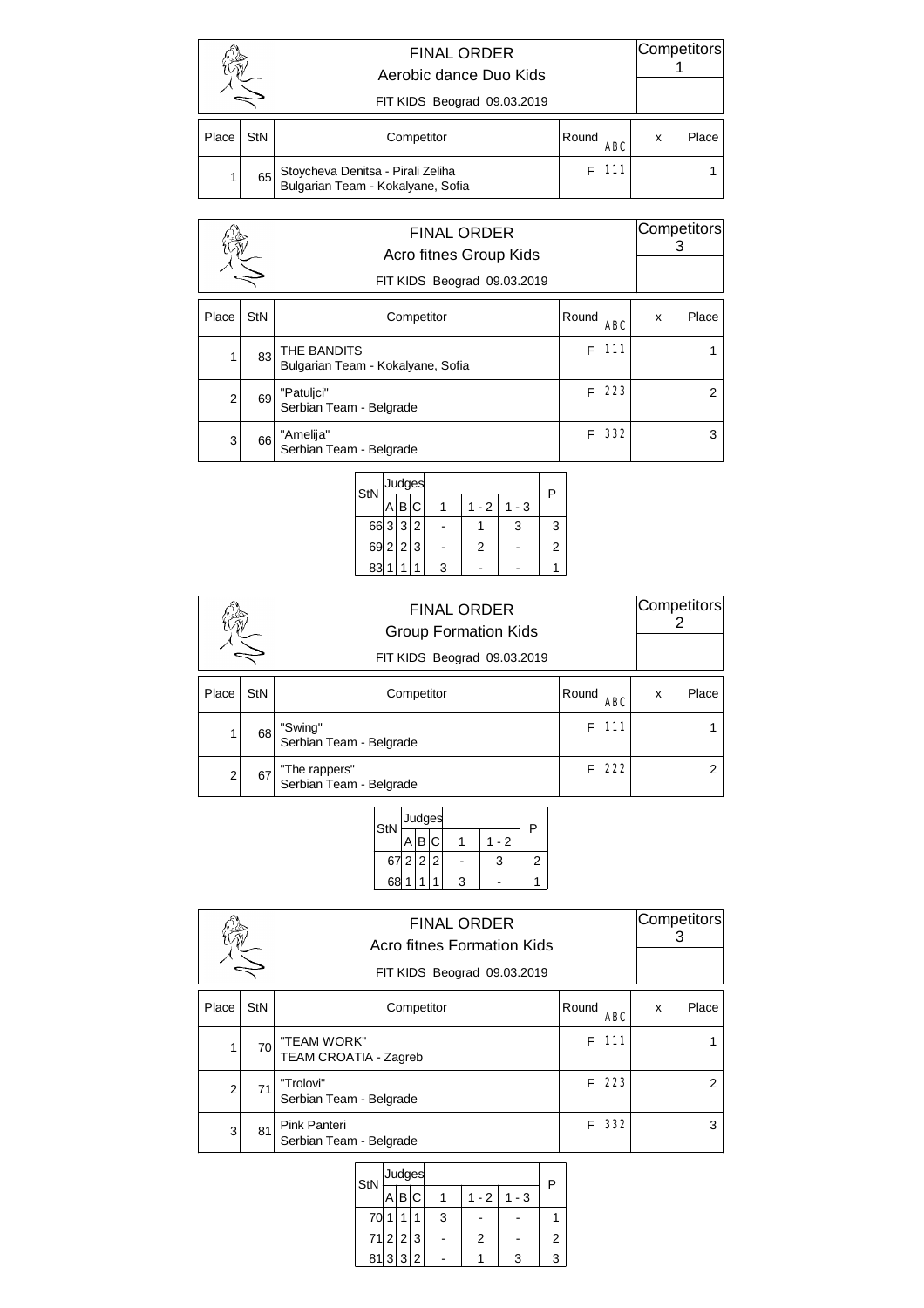|       |            | <b>FINAL ORDER</b><br>Fitnes dance Formation Kids<br>FIT KIDS Beograd 09.03.2019 |       |            | Competitors |       |
|-------|------------|----------------------------------------------------------------------------------|-------|------------|-------------|-------|
| Place | <b>StN</b> | Competitor                                                                       | Round | <b>ABC</b> | x           | Place |
|       | 721        | "Cokolada"<br>Serbian Team - Belgrade                                            |       |            |             |       |

|       |     | <b>FINAL ORDER</b><br>Acro fitnes Solo Girls Junior<br>FIT KIDS Beograd 09.03.2019 |       |            | Competitors |       |
|-------|-----|------------------------------------------------------------------------------------|-------|------------|-------------|-------|
| Place | StN | Competitor                                                                         | Round | <b>ARC</b> | x           | Place |
|       | 73  | Gasparovic Lorena<br>TEAM CROATIA - Zagreb                                         |       | 111        |             |       |

|       |                             | <b>FINAL ORDER</b><br>Kids fitness stamina Solo Girls Junior |       |            |   |       |
|-------|-----------------------------|--------------------------------------------------------------|-------|------------|---|-------|
|       | FIT KIDS Beograd 09.03.2019 |                                                              |       |            |   |       |
| Place | StN                         | Competitor                                                   | Round | <b>ABC</b> | x | Place |
|       | 74                          | Buskulić Lana<br>TEAM CROATIA - Zagreb                       |       | 111        |   |       |

|                             |            | <b>FINAL ORDER</b><br>FIT KIDS Group Group Junior                   |       |            | Competitors |       |
|-----------------------------|------------|---------------------------------------------------------------------|-------|------------|-------------|-------|
| FIT KIDS Beograd 09.03.2019 |            |                                                                     |       |            |             |       |
| Place                       | <b>StN</b> | Competitor                                                          | Round | <b>ABC</b> | x           | Place |
|                             | 75         | "Rain is my friend"<br>Bosnia and Herzegovina team - Velika Kladuša |       |            |             |       |

|       | Competitors<br><b>FINAL ORDER</b><br>FIT KIDS Group Formation Junior<br>FIT KIDS Beograd 09.03.2019 |                                         |       |            |   |       |
|-------|-----------------------------------------------------------------------------------------------------|-----------------------------------------|-------|------------|---|-------|
| Place | StN                                                                                                 | Competitor                              | Round | <b>ABC</b> | x | Place |
|       | 77                                                                                                  | "Contemporary"<br>TEAM CROATIA - Zagreb | F     | 111        |   |       |
| 2     | 761                                                                                                 | "Aerobic"<br>Serbian Team - Belgrade    | F     | 222        |   | 2     |

| StN      | Judges |  |      | P |  |  |
|----------|--------|--|------|---|--|--|
|          | B C    |  | $-2$ |   |  |  |
| 76 2 2 2 |        |  | 3    | 2 |  |  |
| 77       |        |  |      |   |  |  |